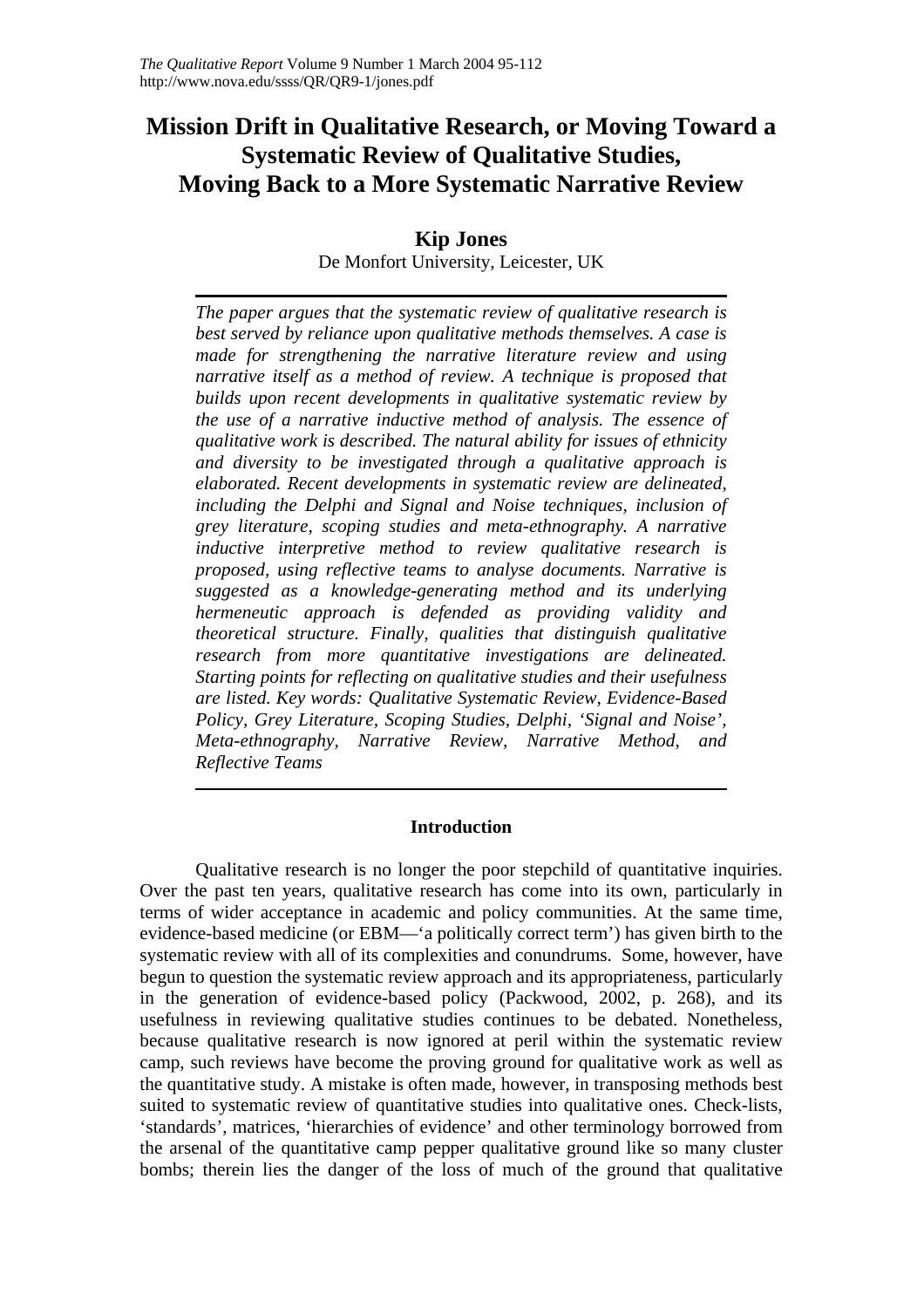research has won over the past decade or so. It is my belief that this rush to imitate quantitative procedures is producing a kind of 'mission drift' in many qualitative 'systematic' research reviews.

 'Systematic' is, by definition, 'a system, plan, or organized method' (Oxford English Dictionary [OED]), 'methodical in procedure or plan' (Merriam-Webster). If a systematic review is then, at least in part, about method itself, then qualitative methods include valid principles and procedures with which to progress in reviewing literature 'systematically'. A wide range of qualitative 'methodical' approaches are, therefore, available to perform or carry out a review in a particular field of interest— 'systematically and meticulously' (OED). The time has come when it may be best to reacquaint ourselves with the adage that 'the hallmark of good qualitative methodology is its flexibility rather than its standardisation' (Popay, Rogers & Williams, 1998, p. 346).

 It is widely assumed that the 'systematic review' is the 'gold standard' of the Evidence Based Policy Movement (Young, Ashby, Boaz, & Grayson, 2002, p. 216). Systematic review protocol now routinely states that the narrative approach (one of many qualitative methods) to literature review is passé, dead, simplistic and, above all, unsystematic. On the other hand, the use of narrative in the social sciences is nowadays heralded as a fait accompli (Denzin, 2001, p. 23). This paper will make the case that narrative is the bread and butter of qualitative work, that qualitative research is always about story reporting and story making and that narrative is a democratising factor in social science research as it should be in evidence review as well. Supporting this, Dixon-Woods, Fitzpatrick and Roberts point to the fact that 'qualitative data take the form of narrative, with themes and concepts as the analytical device' (Dixon-Woods et al., 2001, p. 126). By supporting a narrative review that incorporates some of the more revitalizing methodological procedures emerging from the systematic review arena, the toolkit of the evidence-based policy movement is expanded, enhanced and enriched.

 A system of narrative review and analysis of qualitative research will be proposed in this paper that utilises and builds upon some of the more democratising techniques that are emerging within qualitative systematic review (Delphi and Nominal group techniques of iterative consensus-building, inclusion of grey literature in reviews, scoping studies, meta-ethnography and 'signal and noise' method revised as a qualitative tool) and combines them with a rigorous, inductive narrative analysis method. The technique involves the use of reflective teams to analyse qualitative data and is based upon a narrative interpretive method (Jones, 2003), combined with classic concepts of the utility of case study (Yin, 1989). This interpretive/analytic procedure includes moving well beyond the widespread tendency in qualitative research to fragment data by using code and retrieve methods.

 By such a return to and emphasis on the very nature of qualitative methods, the systematic review of qualitative studies gains credence and applicability in the systematic review arena. In fact, Dixon-Woods et al remind us, 'Most of the ways in which qualitative research could be used in systematic reviews are logical extensions to existing uses of qualitative methods in primary research' (Dixon-Woods et al., 2001, p. 128). In the end, research synthesis encompasses a process of theory development and creation of a holistic interpretation (Kirkevold [1997] cited in Raholm, Lindholm, & Eriksson, 2002, p. 5), a stronghold of qualitative research.

 My own primary research takes a biographic narrative approach to social health issues, using in-depth, unstructured participant interviews (for example, Jones, 2002c). Through such an approach, I am able to uncover the possibilities of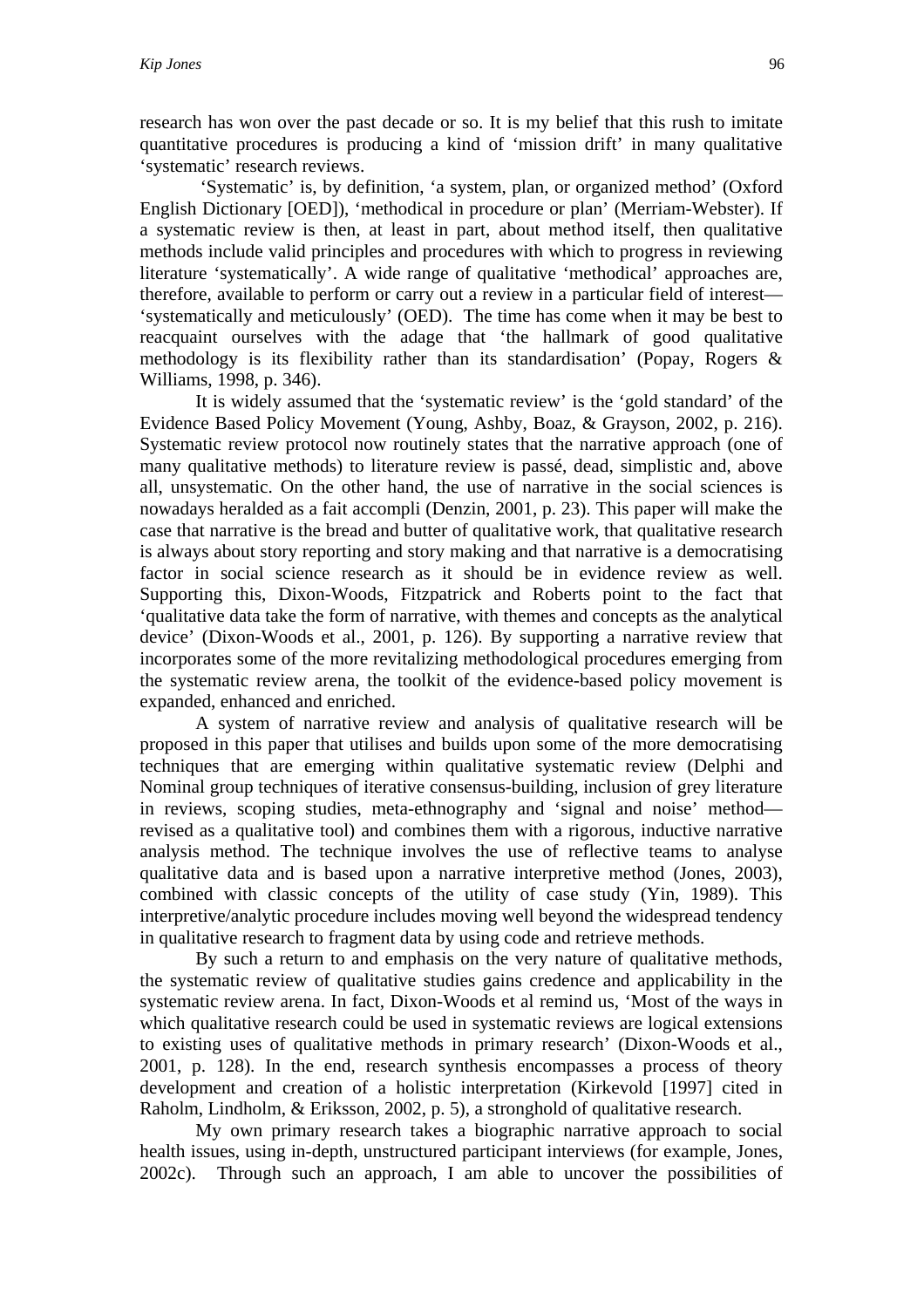meanings behind health events at the individual and family levels, thus illuminating the social contexts of health, ill health and care giving. The method's reflective team analyses are conducted within the framework of the psychosocial, but not reducible to simple psychology; rather, case studies are considered as "complex responses to events and people in the social world, both past and present" (Hollway & Jefferson, 2000, p. 24). Through this team approach to analysis, the investigator and reflective teams remain transparent and active participants in the story (re)telling. The stories (re)created in the analyses echo cultural resources at every level reflected through the narrator, the interviewer-writer and the analyses team members (and later, the reader).

Of particular interest to me in my current endeavours and my colleagues at the Centre for Evidence in Ethnicity, Health & Diversity (CEEHD [http://users.wbs.ac.uk/group/ceehd/home/ceehd\_home] —based at Warwick and De Montfort Universities in the UK), one of nine nodes connected through the UK ESRC Centre for Evidence Network (http://www.evidencenetwork.org/), is the potential for qualitative reviews to unearth and report minority experience and viewpoints in healthcare studies. The philosophical underpinnings of our work, therefore, support our efforts to first deconstruct, then expand and enrich the concepts of 'systematic' and 'evidence-based review' as well as the term 'diversity'. It is our purpose to champion diversity itself as an approach to systematic and/or evidence-based review of qualitative studies. Through this process, our aim is to make meaningful the voices of a wide range of often-overlooked and undervalued minority healthcare consumers in healthcare policy and practice circles in Britain.

One of the virtues of qualitative research is its inclusionary nature and ability to give service-users a voice, both through the research process itself (for example, through a wide range of qualitative social science practices that include participatory action research, in-depth interviewing, ethnographic studies, visual anthropology, biographic narrative studies and so forth) and in reports, documents and presentations. The importance of this kind of research cannot be overemphasised, particularly when dealing with the disadvantaged and/or the unheard voice. Calasanti elaborates: 'Incorporating diversity involves more than content or comparison. … it also involves theorising about underlying relations. …Merely positing that the experiences of a racial/ethnic group are "different" places them in the category of "other"—a special "deviant" case—with the dominant group serving as the often unacknowledged "norm''' (Calasanti, 1996, p. 148).

By use of a variety of qualitative methods, both in research, analysis and review, the richness of human experience and the voice of the 'other' is finally given a full hearing. For example, the move to a user-led approach to health studies where participants or their representatives are involved in the design, conduct, analysis and reporting of research (as in Participatory Action Research) has beneficial effects on research itself, making it more sensitive to the interests of service-users (Johnson, 2003, p. 13). Qualitative research has the potential to contribute to such paradigm changes dramatically, particularly in the field of health, healthcare policy and service provision.

Indeed, we find that the storied nature of health and health information can be harnessed to benefit community health awareness programmes. The interface of cultures within our contemporary society includes the interface between specific population groups and an additional culture, the medico-social establishment and its subsets. By its nature, therefore, health and social service use is always comprised of an interface of cultures.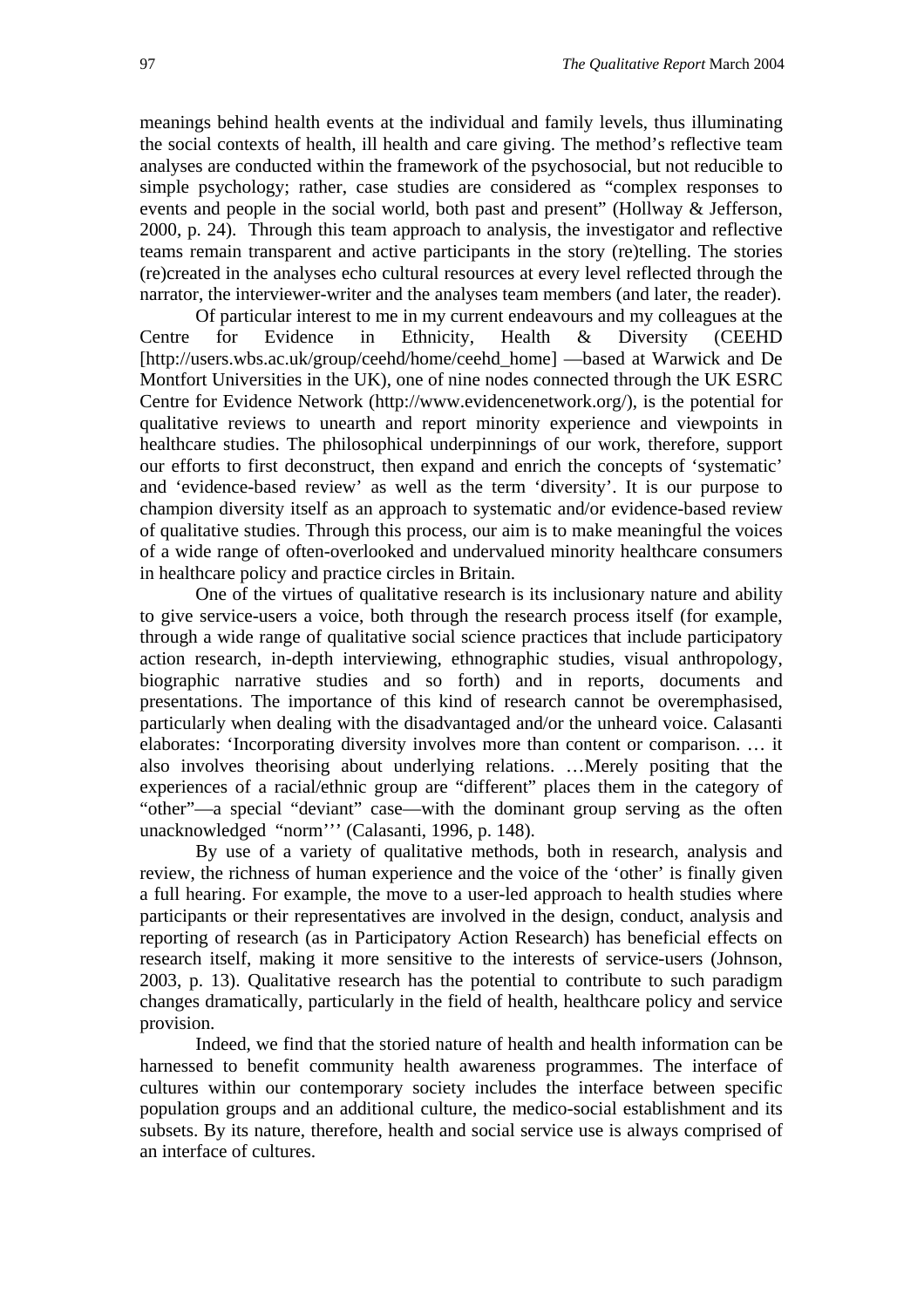A social model of health care begins by listening to the stories of healthcare consumers. Such stories attempt to integrate the narrator's health event within his/her individual and unique past. A reflective team's analysis of such a story interweaves "the psychological with the social and historical, by analysing not just pathology but also strengths and adaptive capacities, and by studying formative influences not just in childhood but throughout the life span" (Runyan, 1982, p. 209). A social model of healthcare is, therefore, necessary in order to begin to comprehend the diversity and pluralities of understanding around social health events and potential service usage. By embracing a social model of healthcare with its inherent narrativity, rather than a rigid and regimented medical model, opportunities can be presented for understanding of 'others' through narrated self-knowledge, reflective practise and acknowledgement of the shared habitus (Jones, 2002a).

#### **What is the Essence of Qualitative Research?**

 In qualitative research, the tyranny of numbers is abandoned for the enigma of words. It is often seen as rooted in a non-tangible domain, fundamentally experiential and intuitive.

Qualitative work is in constant, dynamic flux, but moving toward some end-point in an evolutionary way. There are efforts by the mind to concretise meaning and the qualitative dimension has an integrative function for the researcher. Unity provides context and meaning and it is toward such unity that the researcher is striving. Qualitative efforts make use of that part of the person concerned with meaning, truth, purpose or reality—the ultimate significance of things. (Hiatt, 1986, p. 737)

Not mere exercises in truth or falsehood, however, these investigations are polyvocal attempts at interfacing with cultural/relational/linguistic accounts of the real. They are, therefore, interpretations and not truths in the positivistic sense. The potential of intuition is ultimately a great advantage to this very process (Scheff, 1997, p. 33-36).

#### **Recent Developments in the Systematic Review of Qualitative Research**

 The following are but several examples of recent developments (and expansions upon older ideas) that offer promise for more inclusionary and diverse ways of observing, organising and classifying qualitative evidence in the social sciences. Some are chosen because they directly relate to techniques such as participatory action research (Delphi, Nominal Group, Stakeholder consultation) while others are singled out for their innovative manipulation of data within a philosophy of inclusiveness (Signal & Noise) or the interpretive (hermeneutic) potential of the technique for combining studies that is akin to methods of analysing primary qualitative data (Meta-ethnography).

 The Delphi technique is a consensus-building method of evidence review and considers evidence from a wider range of study types than is the case in statistical reviews (Jones & Hunter in Pope & Mays, 2002).

The Delphi process is a way of structuring communication among a group of people in order to get their opinions, offer feedback, and offer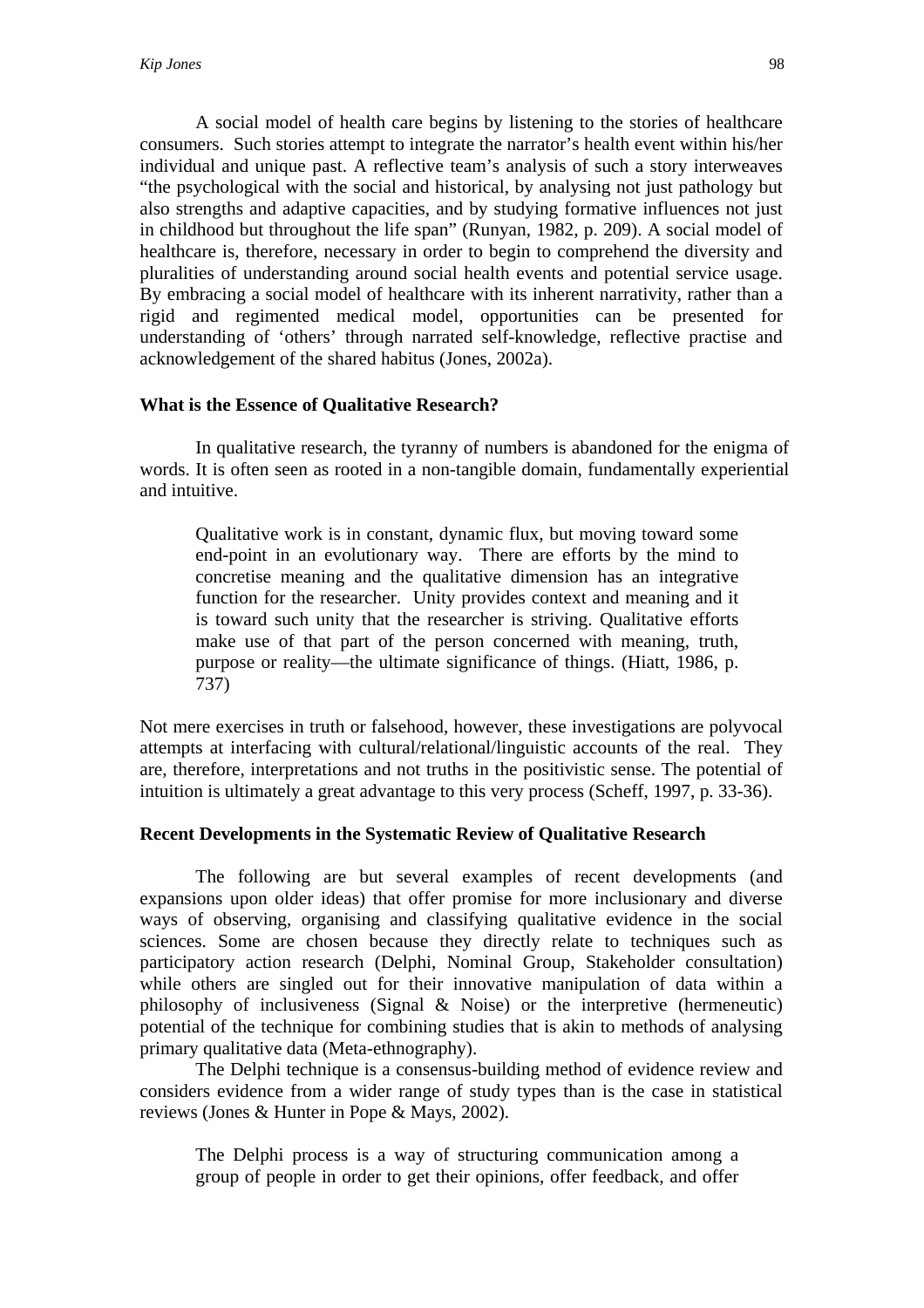insights about a course of action. It is not an opinion poll, because it involves multiple rounds of communication where the results of the first survey are fed back to the participants, who can then change their minds (or not) in the next round. Also, the items in a Delphi survey can go beyond questions about preferences to ask about such issues as the importance, desirability, feasibility, or potential impact of choosing a particular course of action. The technique is usually used to obtain consensus from a group of experts or to assist in forecasting. However, the group may not reach a consensus, but rather delineate different courses of action. (Freeman, Strong, Barker, & Haight-Liotta, 1996)

The process, developed by the Rand Corporation, involves assembling panels of experts (who never physically meet thus supposedly avoiding personality conflicts), ranking and re-ranking statements submitted to them by questionnaire. Respondents also are asked to rate the confidence of certainly with which they express opinions.

The 'Nominal Group' technique (a physical gathering of participants—unlike the communication process in Delphi technique by questionnaire), on the other hand, works more closely with a brain-storming technique, but also includes private ranking of ideas and tabulation (Pope & Mays, 1996). Pope and Mays caution, 'Consensus methods, in particular Delphi, have been described as methods of "last resort". Even their advocates have warned against overselling them and suggest that they should be regarded more as methods for structuring group communication on a question, than as a means for providing definitive answers' (Pope & Mays, 1996).

'Signal and Noise' technique involves systematic literature review inclusion/exclusion criteria employing qualitative meta-synthesis and quantitative meta-analysis. The qualitative meta-synthesis is based on themes, interventions and results, but without attempting to combine the data into one variable. A 'signal score' is used to assess the relevance of publications. What is useful in this technique is the fact that the process does not eliminate research simply because it is not at a certain level of evidence or if it has certain methodological weaknesses. 'There may be some articles in which the design is suspect (high "noise" level) but the findings appear important (strong "signal")' (Higginson, Finlay, Goodwin, Cook, Hood, Edwards, Douglas, & Norman, 2002, p. 99). The author's base signal score on such areas as study relevance, study implementation and study value to a UK audience, using a quasi Likert-type scale. In this way, there is more of a reliance on the intuitive input and knowledge of the investigators. One of the subtleties allowed for using such a scoring system is in its value to a UK audience, for example. Many reviews will automatically eliminate US studies, for instance, as irrelevant to a UK study. Using signal and noise, criteria can be considered on several levels simultaneously. Studies that 'automatically' would be eliminated in other reviews can be included in the signal and noise system.

 Grey literature and its inclusion in systematic review is the singularly most important contribution to the democratisation of the evidence-based movement. Grey literature is non-conventional, fugitive, and sometimes ephemeral but, by its nature, often more inclusionary than standard, peer-reviewed and commercially published work. For example, reports published by small issue-centric, voluntary organisations can often make the case for service-users more directly and convincingly than larger academic studies of the same issues. Reviews and assessments by government departments and agencies also contribute to the utility of grey literature. This literature becomes particularly crucial to investigations such as the ones that we are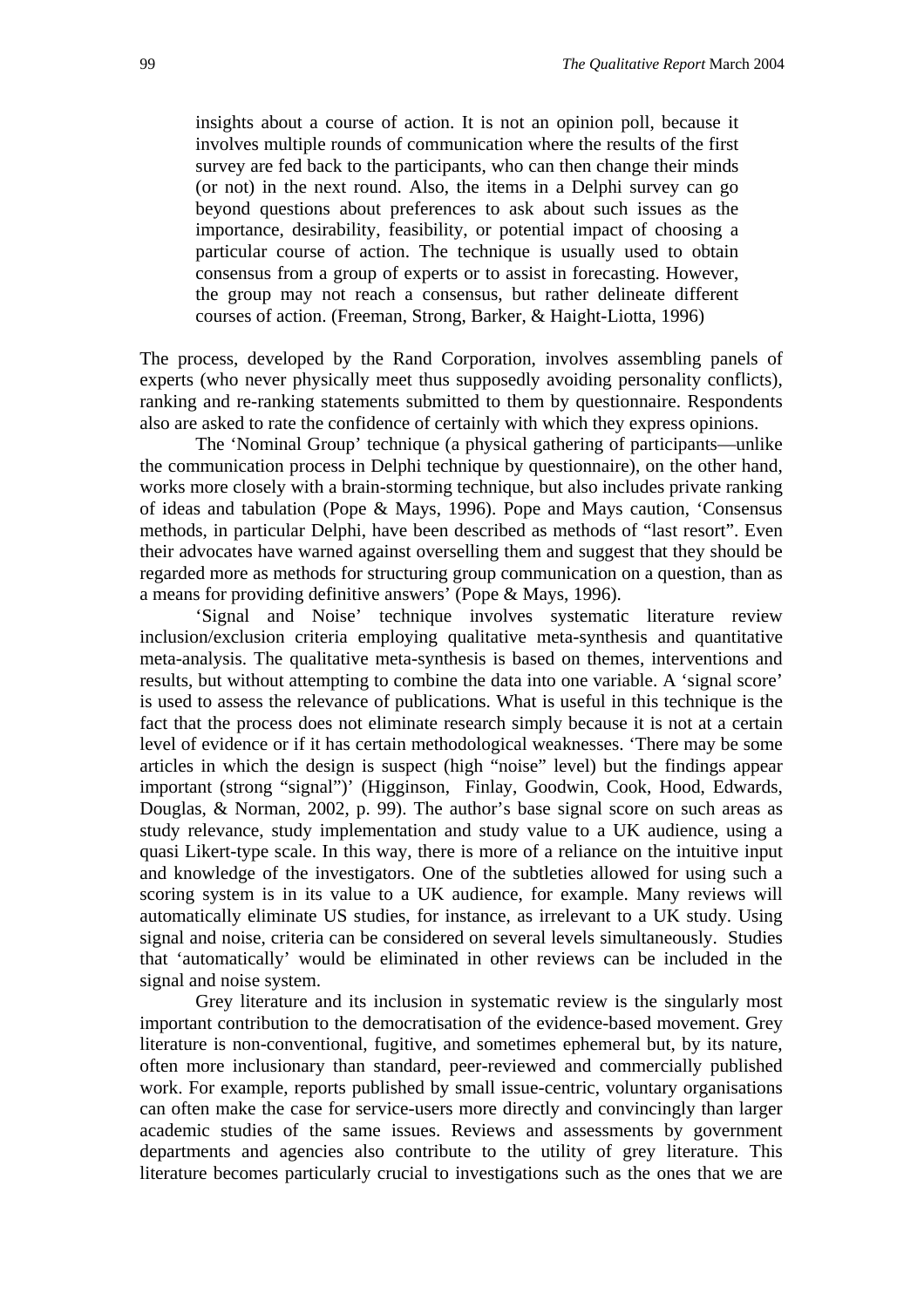conducting at the Centre for Evidence in Ethnicity, Health & Diversity. 'Social science publishing is considerably more fragmented than is some scientific disciplines, where peer-reviewed journal literature is the norm' (Young et al., 2002, p. 222). Grey literature is comprised of the literature that is not found in peer reviewed journals and is made up of practitioner journal literature, conference papers, books, literature from a range of public, private and voluntary sector bodies, and government publications. A major effort in democratising the evidence-based movement is the inclusion of grey literature in assessing the state-of-the-art in social science fields of inquiry. Increasingly, this information is internet-based, confounding the more traditional search approach of peer reviewed literature. Nonetheless, developments such as the SIGLE (System for Information on Grey Literature) database, produced by the European Association for Grey Literature, available on CD through SilverPlatter Information Ltd. (http://www.ovid.com/site/index.jsp), are becoming more common.

 Scoping Studies are devices by which the 'scope' and aim of a proposed study are investigated. Traditionally, the scoping study uses a mix of literature review (with a particular purpose of uncovering previous systematic reviews in the field under study) and stakeholder consultation. In a typical quantitative systematic review, the preliminary searching (scoping) is usually carried out to validate these initial questions:

- What is the size of the candidate literature review?
- What is the likely quality of the literature (e.g., are RCTs common or rare?)?
- What are the specific issues with regard to terminology (i.e., definitions or indexing)?
- Which databases are likely to provide the highest yield of relevant items?
- What is the review likely to cost? (Booth  $&$  Fry-Smith, 2003)

Booth and Fry-Smith (2003) follow up in this approach with 'refinement in discussion with researchers', but do not mention other consultation, for instance, with service-users or their representatives.

 Stakeholder consultation is a process that typically emanates from governmental policy consultations (Scottish Executive 2001, 'Scoping study for a national survey of Scotland's minority ethnic populations,' available at: http://www.scotland.gov.uk/cru/kd01/red/minethnic-03.asp), but a method that is now being employed more regularly in researcher-led investigations. In 'Eliciting the user's views of the processes of health care' (Nicholson, 2000) a call is made for user consultation, development of consensus, an inclusionary research process and efforts made to reach and elicit the views of hard-to-reach or marginalized groups. Nicholson calls for doing this through qualitative methods sensitive to needs and experiences of these groups and incorporating the marginalized into the mainstream, rather than treating them as special interest groups (Nicholson, 2000, p. 9).

 In the Scottish Executive's scoping study, emergent issues that impact on the methodological and practical issues of study design are fore fronted. These are too numerous to raise here, except to comment that 'during the consultation process, a number of research questions were raised which people thought were important in enabling the understanding of ethnic minority experiences but which they felt were essentially qualitative issues and would be explored most effectively through focus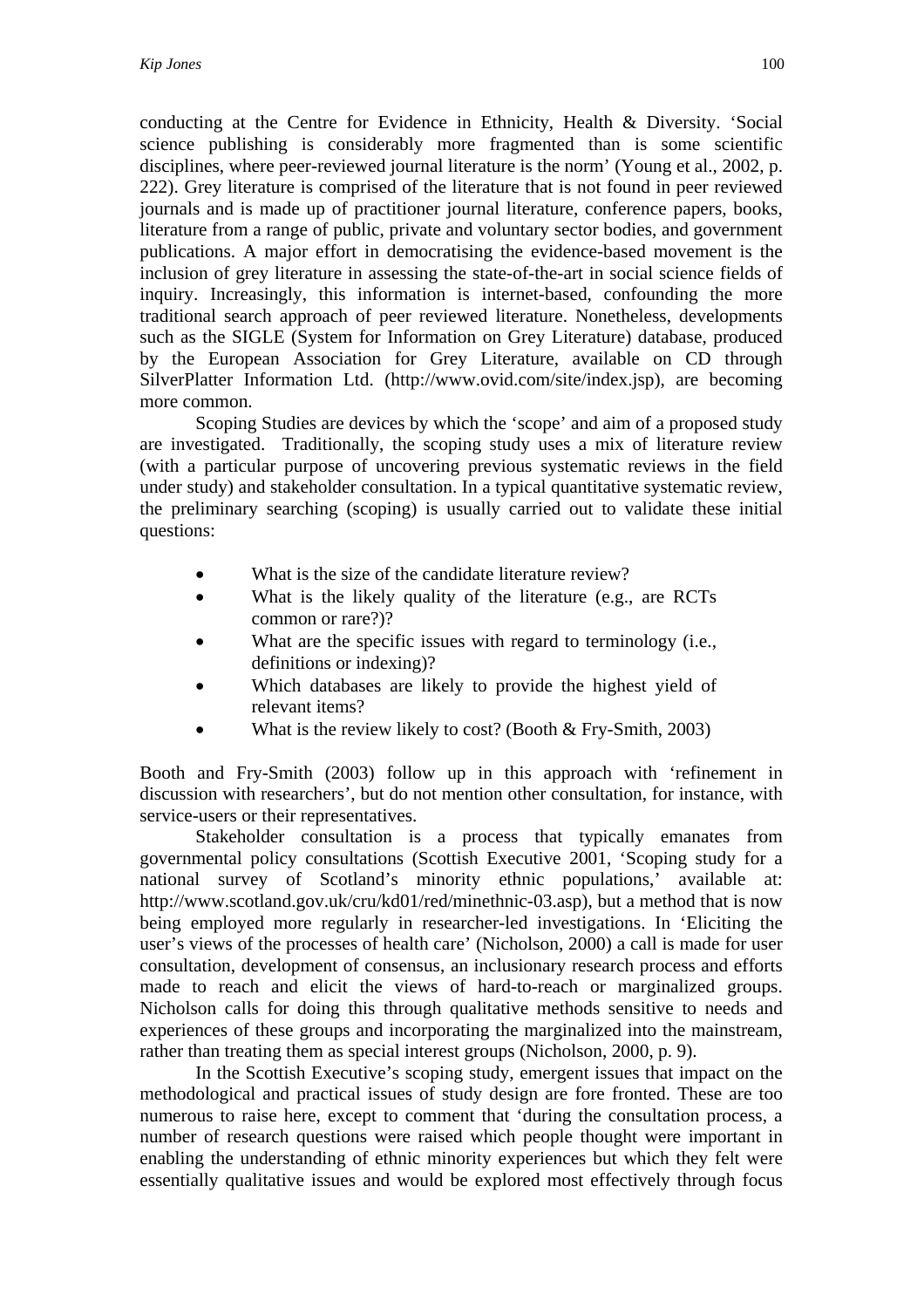group research or in-depth interviews' (Scottish Executive, 2001). Particular mention was made, on several occasions throughout the document, of 'the need for engaging with the community under study to ensure that research represents the views of minority ethnic communities and involvement in the research process throughout the research process' (Scottish Executive, 2001).

Meta-ethnography was developed as a systematic review process by US educators, George Noblit and Dwight Hare (Noblit & Hare, 1988). Meta-ethnography is a comparative textural analysis of field studies, using three ways to order them: in terms of one another, set against one another or tied to one another. The premise is based in the assumption that there is always a social and theoretical context in which substantive findings emerge; the recovery of this context is the aim of metaethnography (Noblit & Hare, 1988, p. 5-6). Meta-ethnography is driven by interpretation, not analysis, and is seen as an alternative to the positivist paradigm. Using such tools as key metaphors, analogy, reflexivity and ritual, this inductive and interpretive form of knowledge synthesis has much in common with anthropology and sociology. Importantly, an interpretation enables the reader to translate the case studied into her/his own social understanding (1988, p. 18). It consists of a process of 'like-with-like' comparison, in that it translates qualitative studies into one another, while remembering that the translator is always translating studies into his own world view (1988, p. 25). Importantly, Noblit and Hare support case study criteria: 'Unless there is some substantive reason for an exhaustive search, generalizing from all studies of a particular setting yields trite conclusions' (1988, p. 28).

By updating and expanding upon Noblit and Hare's foundational work, metaethnography is now beginning to gain ground in the field of systematic review in the UK (Britten, Campbell, Pope, Donovan, Morgan & Pill 2002; Campbell, Pound, Pope, Britten, Pill, Morgan, & Donovan, 2003). The authors champion the interpretive framework of meta-ethnography as a technique for combining studies that is akin to the methods of analysing primary qualitative data (Britten et al., 2002, p. 214). They see the approach 'as perhaps the best developed method for synthesising qualitative data, and one which clearly had its origins in the interpretivist paradigm from which most methods of primary qualitative research evolved' (Campbell et al., 2003, p. 673).

The EPPI (Evidence for Policy and Practice Information) Centre in the Social Science Research Unit at the Institute of Education, University of London, has developed streams of work both in reviews on health promotion as well as education (Gough & Elbourne, 2002, p. 229). In contrast to more traditional reviews (such as those conducted by the Cochrane Collaboration and the Campbell Collaboration), the EPPI Centre also addresses wider questions using what it calls 'systematic narrative reviews' (Gough & Elbourne, 2002, p. 229). Central to this approach is user involvement, including involvement of service-users in the setting of the research question of what needs to be known.

Like Britten et al. (2002), Gough and Elbourne build upon the early pioneering work of American educationalists, Noblitt and Hare (1988) and their concept of meta-ethnography. Gough and Elbourne propose a narrative review that includes defining and developing the discourse to be addressed, a synthesis that needs to be in the form of new interpretative constructions rather than generalisations, and a qualitative case study approach where the primary qualitative studies are the case studies. The authors explain that 'a meta-ethnography must be driven by the need to construct adequate interpretive explanations,' that 'each interpretive qualitative research review will be likely to develop its own specific interpretation' and that the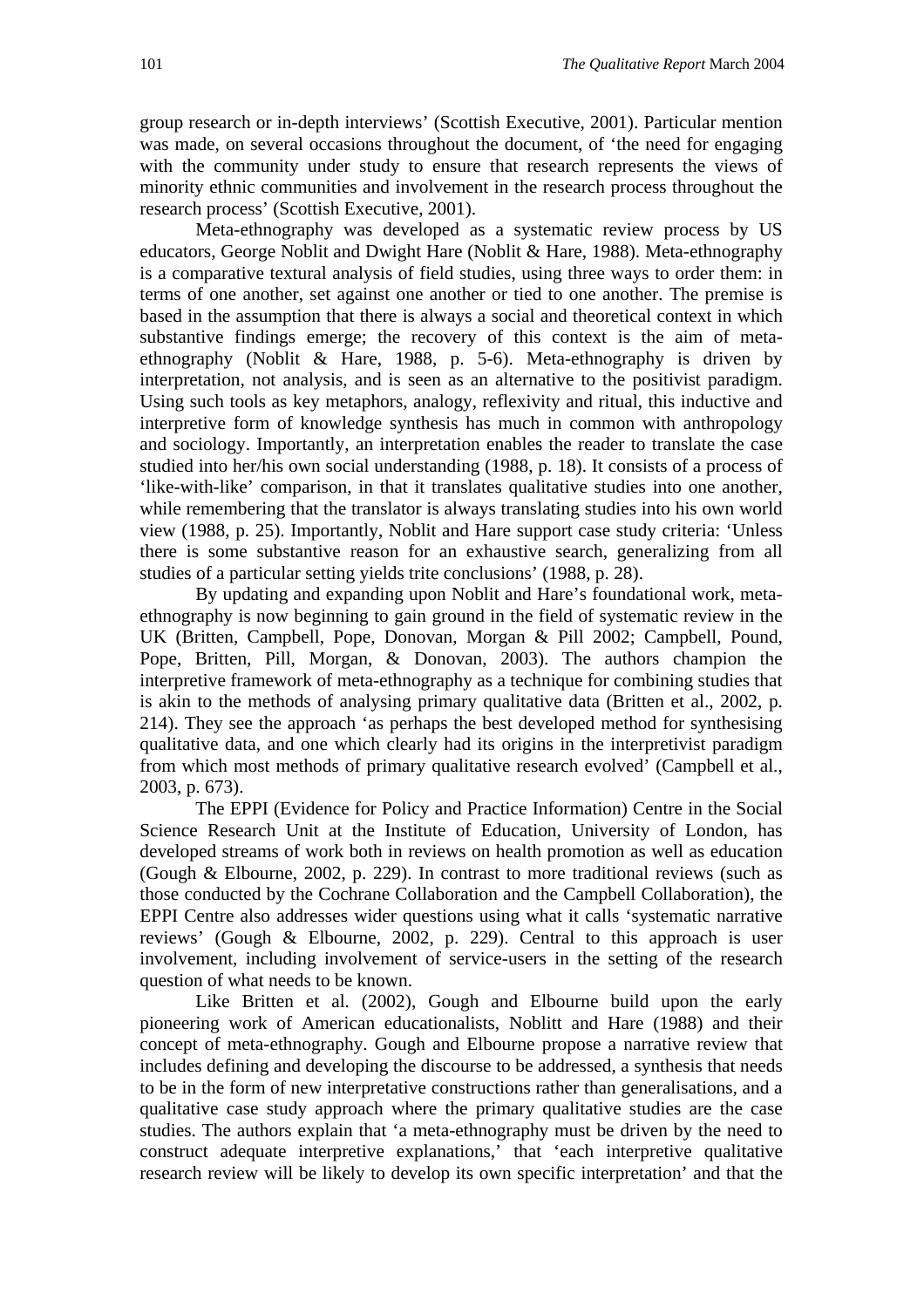'success of each review is the contribution to human discourse rather than the review itself' (Gough & Elbourne, 2002, p. 233).

The promise of an ethnographic approach to the systematic review of qualitative studies is found in its foundational concepts that privilege alternative ways of thinking, knowing and viewing the world. These concepts become especially poignant in work where concepts of culture, population, identity, the study site and researcher stance move to the forefront, as they do in any consideration of ethnicity and diversity. 'Traditional postures used by researchers must be revised to conform to realities of contemporary technological, global and multicultural, racial and linguistic existence'. (LeCompte, 2002, p. 283)

| <b>Method</b>             | <b>Data Collection</b>                                  | <b>Analysis</b>                                           | <b>Benefits</b>                                                                |
|---------------------------|---------------------------------------------------------|-----------------------------------------------------------|--------------------------------------------------------------------------------|
| Delphi                    | Consensus building                                      | Inductive                                                 | Reflective; avoids<br>personality<br>conflicts                                 |
| <b>Nominal</b>            | Brainstorming &<br>ranking                              | Inductive                                                 | Physical gathering<br>encourages<br>contributions                              |
| <b>Signal &amp; Noise</b> | Documents and<br>literature                             | Intuitive; value-<br>based                                | Simultaneous<br>consideration of<br>criteria                                   |
| <b>Grey literature</b>    | Alternative<br>documents; web<br>based literature, etc. | Can be analysed<br>inductively or<br>deductively          | Uncovers under-<br>used resources and<br>voices                                |
| <b>Scoping</b>            | Literature $\&$<br>stakeholders                         | Consultative,<br>intuitive consensus<br>building approach | Produces overview<br>in short timeframe.                                       |
| Meta-ethnography          | Like-with-like<br>comparisons; case<br>study method     | Comparative,<br>textural, interpretive                    | Alternative to<br>positivist paradigm;<br>allows for further<br>interpretation |

| Table 1. Examples of Qualitative Review Techniques. |  |  |  |  |
|-----------------------------------------------------|--|--|--|--|
|-----------------------------------------------------|--|--|--|--|

## **A Proposed Way Forward for (Systematic) Narrative Reviews of Qualitative Studies**

A narrative interpretive method of systematic review of qualitative literature is proposed that both extends and consolidates these developments (see Table 1) in evidence based reviews. The method builds upon the data gathering qualities of these techniques (consensus building, brainstorming, anonymity) and the benefits of inductive analysis (consultative, intuitive, comparative, textural and interpretive). The narrative method's foundation is based in the use of analytic induction through the technique of reflective teams to interpret and respond to qualitative data in a case study setting (for an elaboration on the reflective team approach, see Jones, 2003). What is involved in this approach is a kind of synthesis involving a more inductive approach in which the reviewer(s) may reformulate the focus of the review in the course of doing it (Hammersley, 2003, p. 4). By employing inductive analysis and using a 'reflecting team' approach to interpretation, the introduction of multiple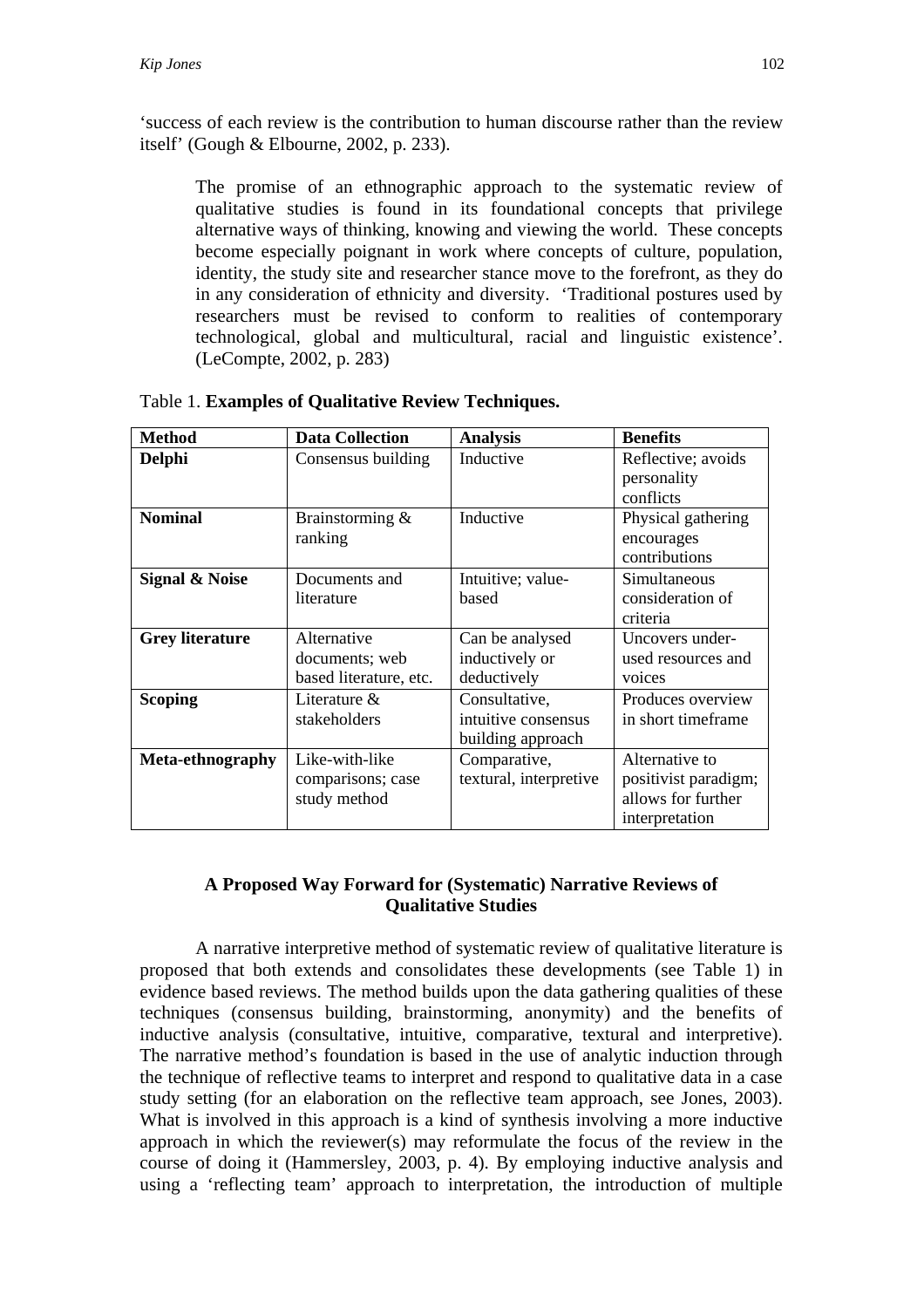voices is facilitated, unsettling and creating a mix of meaning and encouraging communication and collective means of deliberation (Gergen, 2000, p. 4). What is sought in using this procedure is an opening up of the possibilities in interpretation, rather than relying solely upon one researcher's (or, in fact, one homogeneous team of researcher's) interpretation of the data at hand.

This method is envisaged as an approach to the systematic review of qualitative documents that will counteract the current tendency to 'vet' papers for inclusion in reviews through a checklist of criteria and open up the dialogue on synthesis to include not only researchers, service providers and policymakers, but service users as well. In fact, the abilities required of this method's analysis group participants are openness and creativity/imagination rather than knowledge of specific research methods or fields of practice. Diversity of approach to the material (facilitated greatly by the actual diversity of participants) should be solicited and encouraged. In using this method in my primary research on informal care (Jones, 2002c), for example, a mix of participant backgrounds and a social health approach encouraged even the most reluctant academic participants to engage in dialogue on the level of the personal and the social, thus contributing greatly to the analytical process.

The team-building process begins by recruiting participants (two, three or more per team) from varying backgrounds (professionally as well as demographically) to be immersed in the selected literature, at times 'line by line' and hypothesise at each new revelation of dialogic material. Each bit of material can then be included or discarded for further hypothesis testing later in the process. What is sought in using this procedure is an opening up of the possibilities in interpretation, rather than relying solely upon the primary researcher's interpretation of the materials.

The following is not a checklist of criteria for the teams, but rather, starting points for reflecting on qualitative studies and their usefulness (Jones, 2002b).

- 1. How are the studies transparent and dialogical? Where is (are) the study's researcher(s) coming from? What are the backgrounds, prejudices and beliefs? (Professional as well as personal; e.g., gender, ethnicity, age, etc.) How are these limitations? In what way are these revealed?
- 2. How thoroughly is the research process described? Does the narrative include roadblocks, false steps, etc. described in a helpful way?
- 3. How are groups and individuals studied included in the larger research process? How are they involved in the research design? How are direct benefits to research participants included?
- 4. In what way is attention paid to the wider cultural context? For example, is the study of a minority group (age, ethnicity, class, etc) placed in context with the larger culture ('dominant' culture, majority, other age groups [e.g., youth/older people])?
- 5. How is the study presented as a narrative? How does the writing take the reader on a journey? Is it dialogical?
- 6. Is dissemination, more generally, part of the research design? How is feedback from both participants and the wider community included in the design and dissemination?
- 7. What are the main metaphors? How are they productive, engaging and explanatory? What specific attention is given to language and the construction of realities by use of language?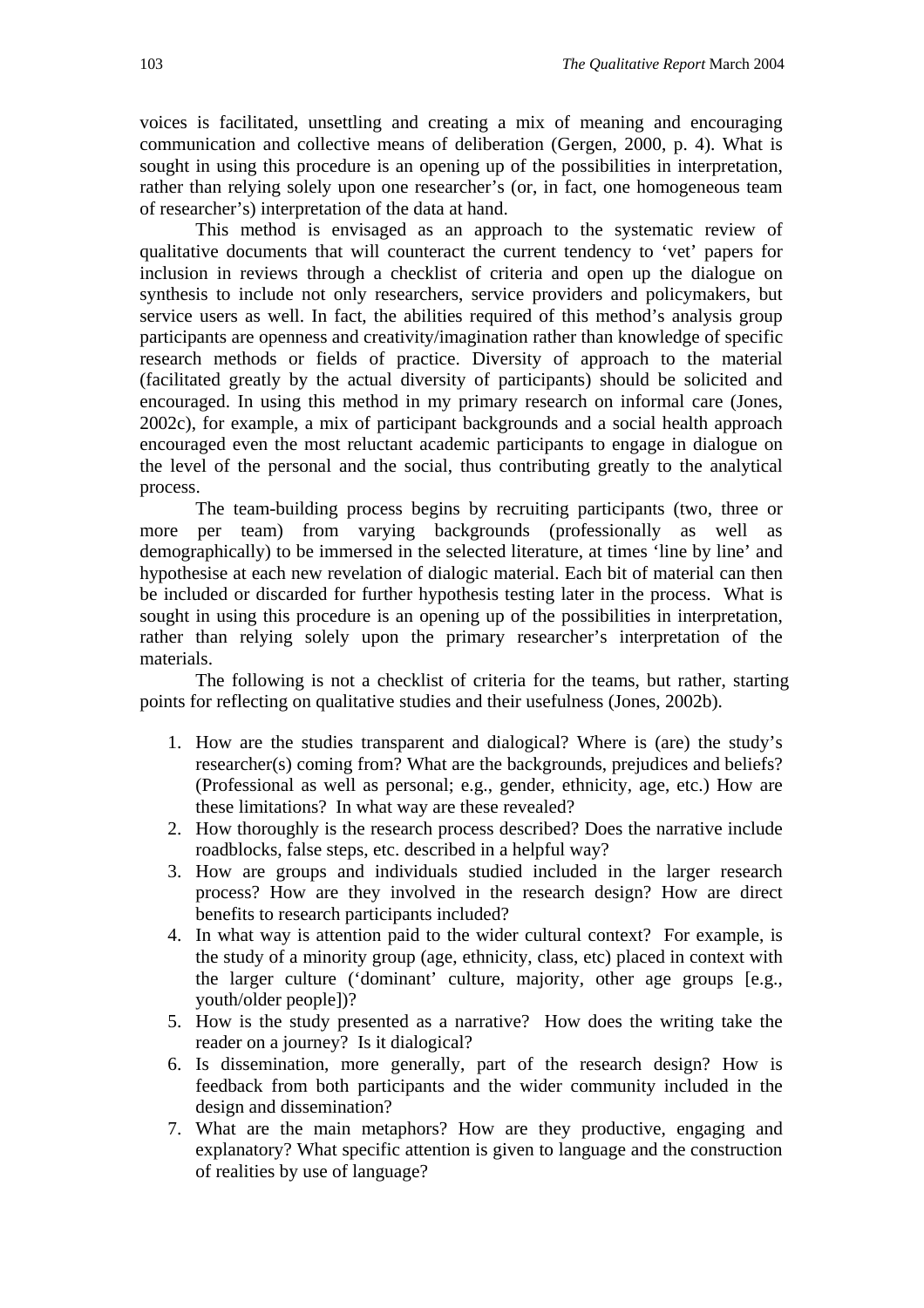- 8. What are the studies bases in philosophical and theoretical ground? Are they transparent from the start?
- 9. How are ethical issues clearly delineated? Many of the proposed and emerging standards for quality in interpretive social science are also standards for ethics (Lincoln, 1995, p. 286). Lincoln discusses several issues in qualitative research that enlarge the debate about standards:
	- Problems of the face to face encounter
	- The virtual impossibility of maintaining anonymity under some circumstances
	- Selecting and excluding material to be included in case study
	- Open and honest negotiations around data collection, analysis and presentation. (1995, p. 287)

10. Is it useful?

In what imaginative ways might the study contribute to both a body of knowledge and society?

 The abilities required of group participants are openness and creativity/imagination rather than knowledge of specific research methods or even fields under review. In fact, diversity of approach to the material should be solicited and encouraged. "The value of the panel of analysts and of peer review lies in part in the capacity of different researchers to have anxieties that are different form those of each other ..." (Wengraf in Chamberlayne, Bornat & Wengraf, 2000, p. 144) and from that of the original author.

# **What is Narrative?**

 Freeman proposes narrative as a way of ordering the 'landscape of events' (Freeman, 1984, p. 7). 'The fact that particular forms of knowledge derive from retrospection, from an essentially backward look over the terrain of experience, is an irreducible "peculiarity" of the human being' (1984, p. 9). Freeman views the structure of the narrative as representing the imposition of a continuous account upon discontinuous data (1984, p. 10). For example, Hunter (in Mishler, 1995) reminds us that medicine is filled with stories and is, in fact, dependent on narrative, is essentially case-based knowledge and practice and that clinical judgement is 'fundamentally interpretative' (1995, p. 112-113). Greenhalgh proposes: 'Appreciating the narrative nature of illness experience and the intuitive and subjective aspects of clinical method does not require us to reject the principles of evidence based medicine' (Greenhalgh, 1999, p. 325). Harré concludes:

It is an essential characteristic of narrative to be a highly sensitive guide to the variable and fleeting nature of human reality because it is, in part, constitutive of it. This makes it such an important subject of inquiry for the human sciences in general. . . Narratives are both models of threshold and models of the self. It is through our stories that we construct ourselves as part of our world. (Harré, 1997, p. 278-79)

 By adopting a narrative rather than an empirical mode of inquiry, we allow reviewers to get closer to the phenomena studied in several ways. First, the narrative provides access to the specific rather than the abstract; secondly, narratives allows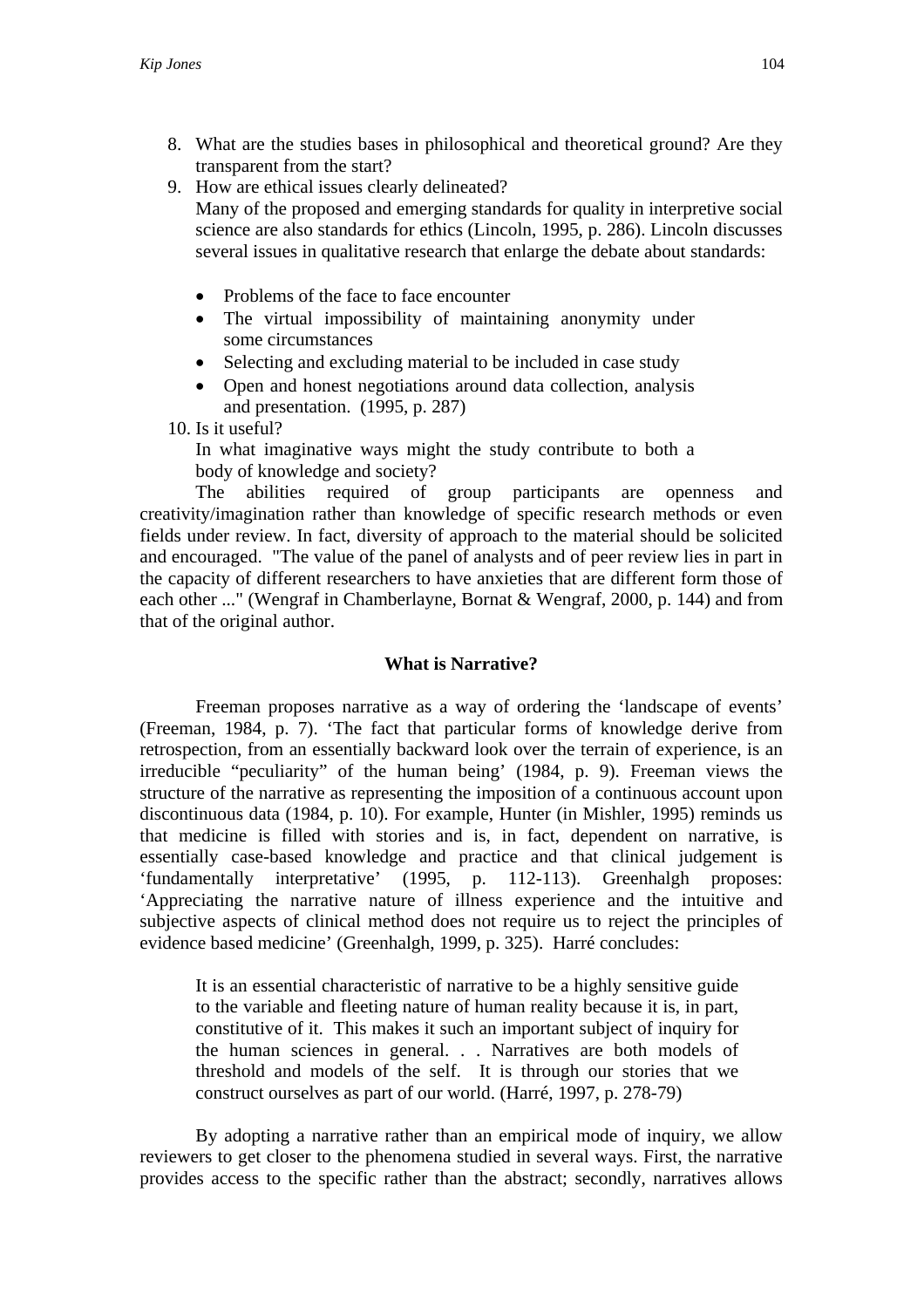experience to unfold in a temporal way; thirdly, everyday language and its nuances are encouraged; finally, narrative allows personal dynamics to reveal themselves in the actions and relationships presented as well as the reviewers response to them (Chesla, 1995, p. 73). It is important to remember that even the most quantitative of us still approach work with the 'hidden agenda', if you will, of our background, culture, experience, preferences and prejudices. Part of being post modern in our approaches includes acknowledging as much of these things as possible and being vigilant in discovering the more hidden ones. By clearing the air in this way, we not only can attempt to produce more transparent data, but also can often find keys to understanding that we may have otherwise overlooked.

In considering a narrative approach, we arrive at the hermeneutic. Gergen (1997) proposes, 'Hermeneutical deliberations serve the valuable function of thwarting the modes of depersonalisation so common to the empirical research tradition' (1997, p. 6). 'Essentially, the task of interpretation necessitates critical selfreflection for there to be validity, a respect for the autonomy of the text' (Freeman, 1984, p. 12). The data itself, therefore, becomes the ultimate reference with its 'seeming refusal to fit into tightly sealed categories or schematisms' (1984, p. 14), as is the nature of so many quantitative approaches to systematic review. 'Misguided efforts to verify findings (for example, the use of test-retest and inter-rater reliability kinds of measures) suggest a misplaced preoccupation with empirical rather than narrative standards of truth and a profound lack of understanding of the temporal and liminal nature and vital meaning-making functions of storytelling' (Sandelowski, 1991, p. 165).

#### **What is Analytic Induction?**

Analytic induction represents the bedrock 'from which Glaser and Strauss's work on grounded theory derives' (Chalip in White, Chalip, & Marshall, 1998, p. 3) and was first described by the sociologist Florian Znaniecki in 1934 (Ratcliff, 2001, p. 1; Robinson, 1951, p. 812). In the late teens of the last century, F. Znaniecki developed the research-technique known as the analysis of human documents (letters, memoirs, life histories and so forth) with the seminal work*, The Polish Peasant in Europe and America* (1918-1920; with W. I. Thomas, 1958). This approach to life and lived experience was later defined as the autobiographical method in sociology and located in the theory of symbolic interactionism (Plummer, 1983, p. 40). Znaniecki was a member of faculty at the University of Chicago at the time when its Department of Sociology –the first of its kind in the U.S.—was known as 'the Chicago School.' 'It was the first American university to establish an original collective school of thought: pragmatism' (Plummer, 1983, p. 51).

Znaniecki held that analytic induction is the true method of the physical and biological sciences, and that it ought to be the method of the social sciences too (Znaniecki cited in Robinson, 1951, p. 812). Inductive rather than deductive reasoning is involved, allowing for modification of concepts and relationships between concepts. The process occurs throughout the action of doing research with the goal of most accurately representing the reality of the situation. No analysis is considered final, since reality is constantly changing. The emphasis in analytic induction is on the whole, even though elements and the relationships between elements are analysed. A specific case need not necessarily be 'average' or representative of the general phenomena studied. It is crucial, nonetheless, that a case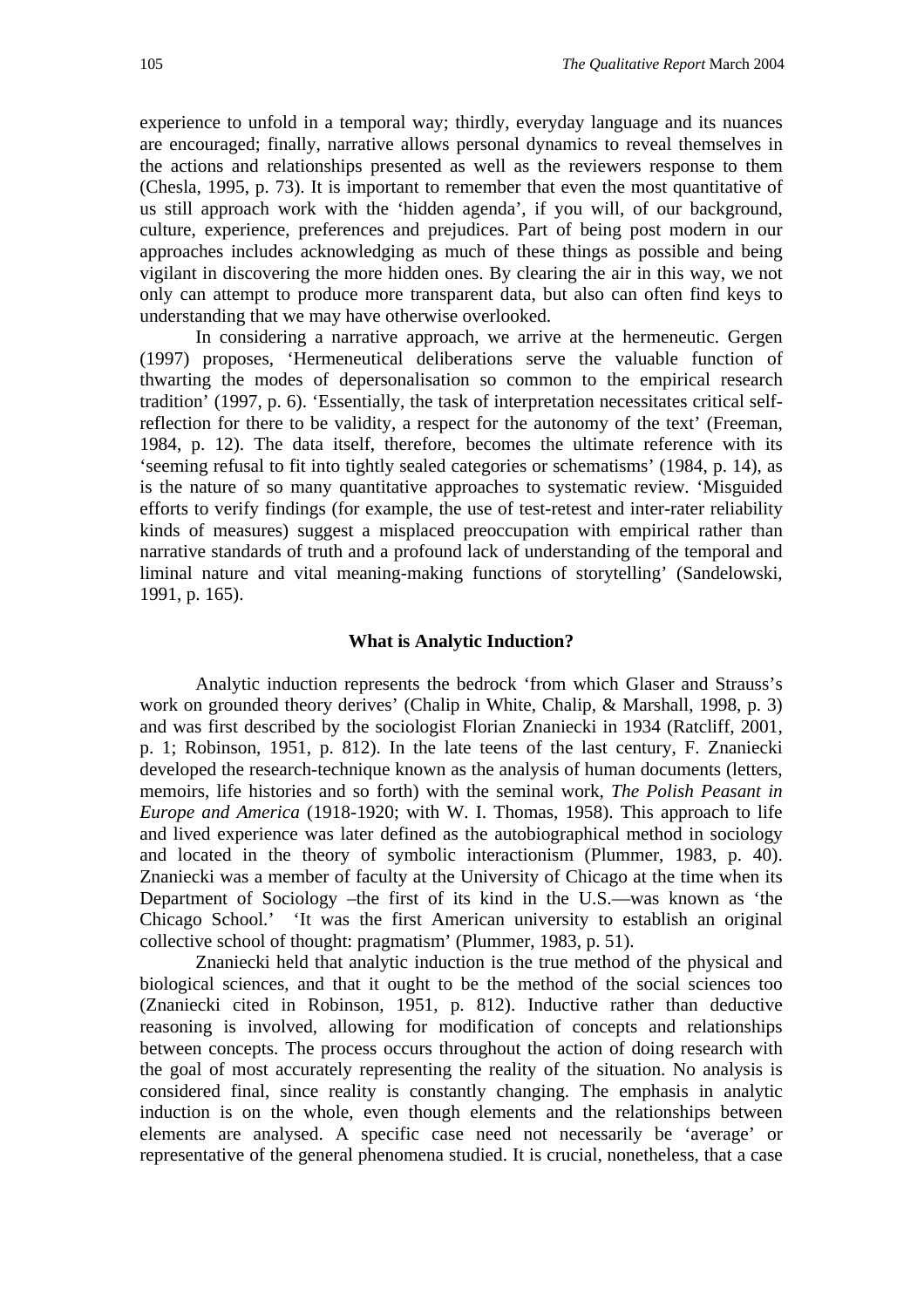has essential characteristics and that it function as a pattern by which future cases can be defined (1951, p. 1).

In 1950, Cressey summarised Znaniecki's analytic induction as six steps:

1. A phenomenon is defined in a tentative manner.

2. A hypothesis is developed about it.

3. A single instance is considered to determine if the hypothesis is confirmed.

4. If the hypothesis fails to be confirmed, either the phenomenon is redefined or the hypothesis is revised to include the instance examined.

5. Additional cases are examined and, if the new hypothesis is repeatedly confirmed, some degree of certainty about the hypothesis results.

6. Each negative case requires that the hypothesis be reformulated until there are no exceptions.

### (Cressey cited in Ratcliff, 2001, p. 1)

 Analytic induction, however, contrasts to the now more widely used and invoked grounded theory (Glaser & Strauss, 1967) in several ways. Analytic induction tests as well as generates theory and all data available must by used to test hypotheses (Ratcliff, 2000, p. 2). Additionally, 'in interpretive (hermeneutic) research, unlike in grounded theory, the goal is to discover meaning and to achieve understanding' (Benner, 1994, p. 10). Inductive data analysis, as an alternative to grounded theory's 'constant comparison method' (Thomas in White et al., 1998, p. 1) 'is typically qualitative; it makes use of comparisons (typically of cases); it often makes use of techniques which share some affinity with phenomenology and hermeneutics' (Chalip in White et al., 1998, p. 3). By using analytic induction within a phenomenological or hermeneutic approach, a philosophical statement is made about the underpinnings of the analysis (White in White et al., 1998, p. 5).

 The concept of this analytic process is not an easy one to envisage. It can be explained as similar to 'brain-storming' techniques. The principles of brainstorming embrace the ideas that all suggestions are considered valuable and that no idea or thought is negated or not included for possible hypothesis testing at a later stage. It is a process of freeing up participants from censoring their thoughts (and each others) and reaching deeper levels of creative reflection and participation in a group process. By eliminating negativity, brainstorming encourages full member participation and contribution to the process.

 By concentrating on analytic induction as a process of hypothesis raising and testing in a group setting, a clear cut agenda is set for the reflective team meetings. It is based in the process of revealing data piece by piece with no ancillary information available and then hypothesising on projected future possibilities and/or developments. The principle of this analytic tool is based upon that of 'abduction,' developed by Charles Sanders Peirce. It involves 'generating hypotheses contained in a given unit of empirical data, progressing to hypotheses as to further developments and then testing these with the empirical outcome' (Chamberlayne & King, 1996, p. 213).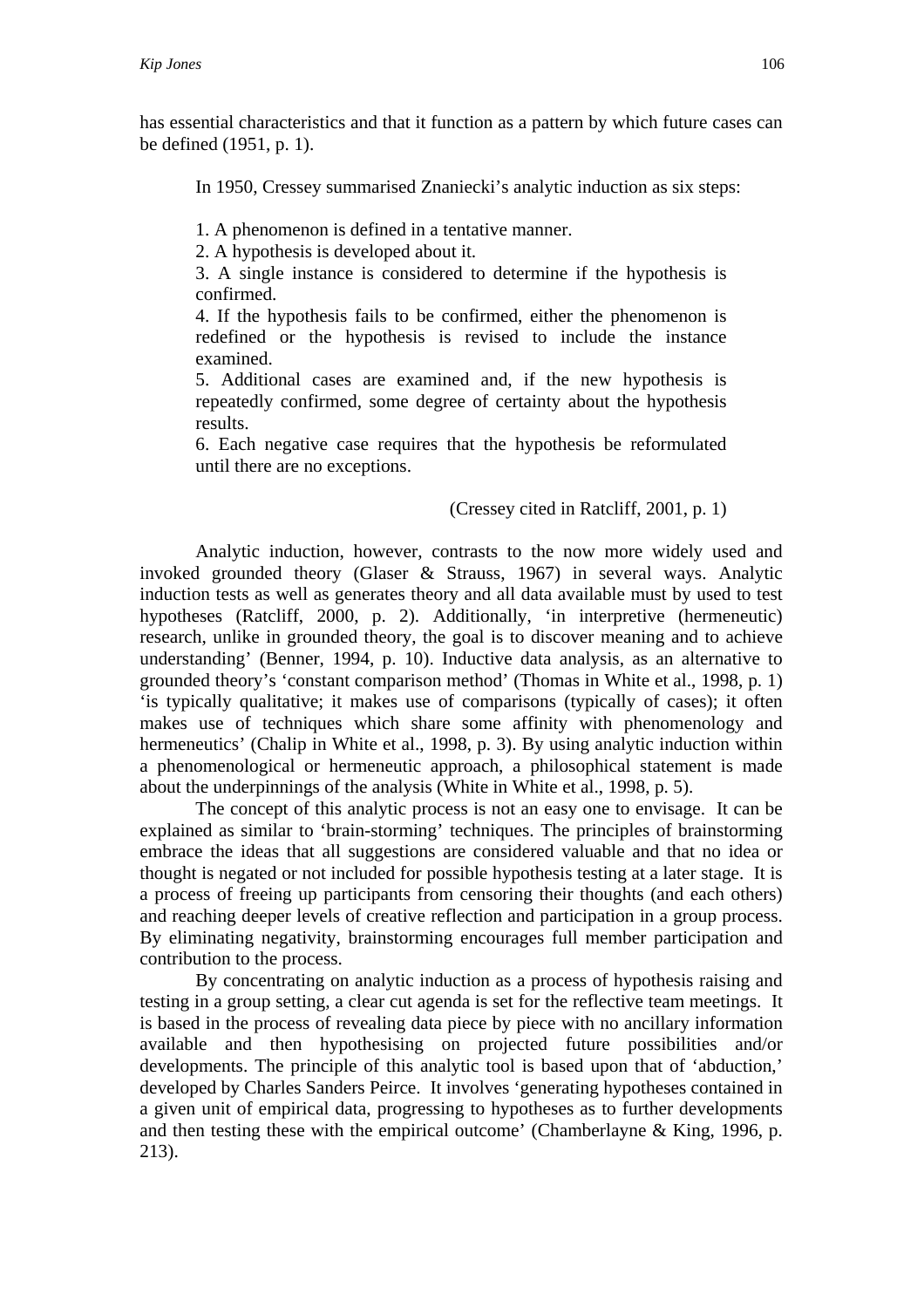Although this narrative approach to evidence review using analytical induction in a reflective team setting is yet to be tested, it is put forth now as one way forward in considerations of systematically reviewing qualitative studies. By returning to the theoretical foundations of both narrative and analytic induction, a case is made for further explorations of systematic review of qualitative work within a framework that is sympathetic to qualitative work itself. Efforts such as these will return reviews of qualitative efforts to a reliance upon the diversity and creativity that has emerged from the development and expansion of qualitative methods over the past decade or so.

### **Relational Qualities to look for in Reviewing Qualitative Research**

Signposts for reviewing research in a qualitative, narrative way:

• **Dialogical**—in what way is dialogue produced: between the researched and the researcher, the researcher and the reader, and the public at large?

'A performance, such as an interview, is a bounded, theatrical social act, a dialogical production' (Denzin, 2001, p. 44).

When I finish reading a particular paper, do I feel that the author has just had a conversation with me personally? Have I been drawn in, enticed, has my world been included?

• **Experiential** –how does it evoke a sense of the shared habitus?

'Habitus –our second nature, the mass of conventions, beliefs and attitudes which each member of a society shares with every other member' (Scheff, 1997, p. 219).

For example, we all share certain life events in common, no matter what the culture to which we pay allegiance: birth, death, love, hate, hunger, war, poverty, joy and so forth.

• **Reflective—in** what way is the researcher transparent?

'No longer does the writer-as-interviewer hide behind the question answer format, the apparatuses of the interview machine' (Denzin, 2001, p. 30).

Do we know something about the person who is talking to us and is this why we respond/do not respond to what we are reading? Has this been the case with the participants in the study? Is there a direct line of communication from the study participant to the reader, thus keeping the writer transparent?

• **Narrative**—how is it a good story? In what way does it take the form of a familiar plot?

In the best narrative work, descriptive/interpretative analysis is a story about stories. When it veers from this basic concept, it goes off course.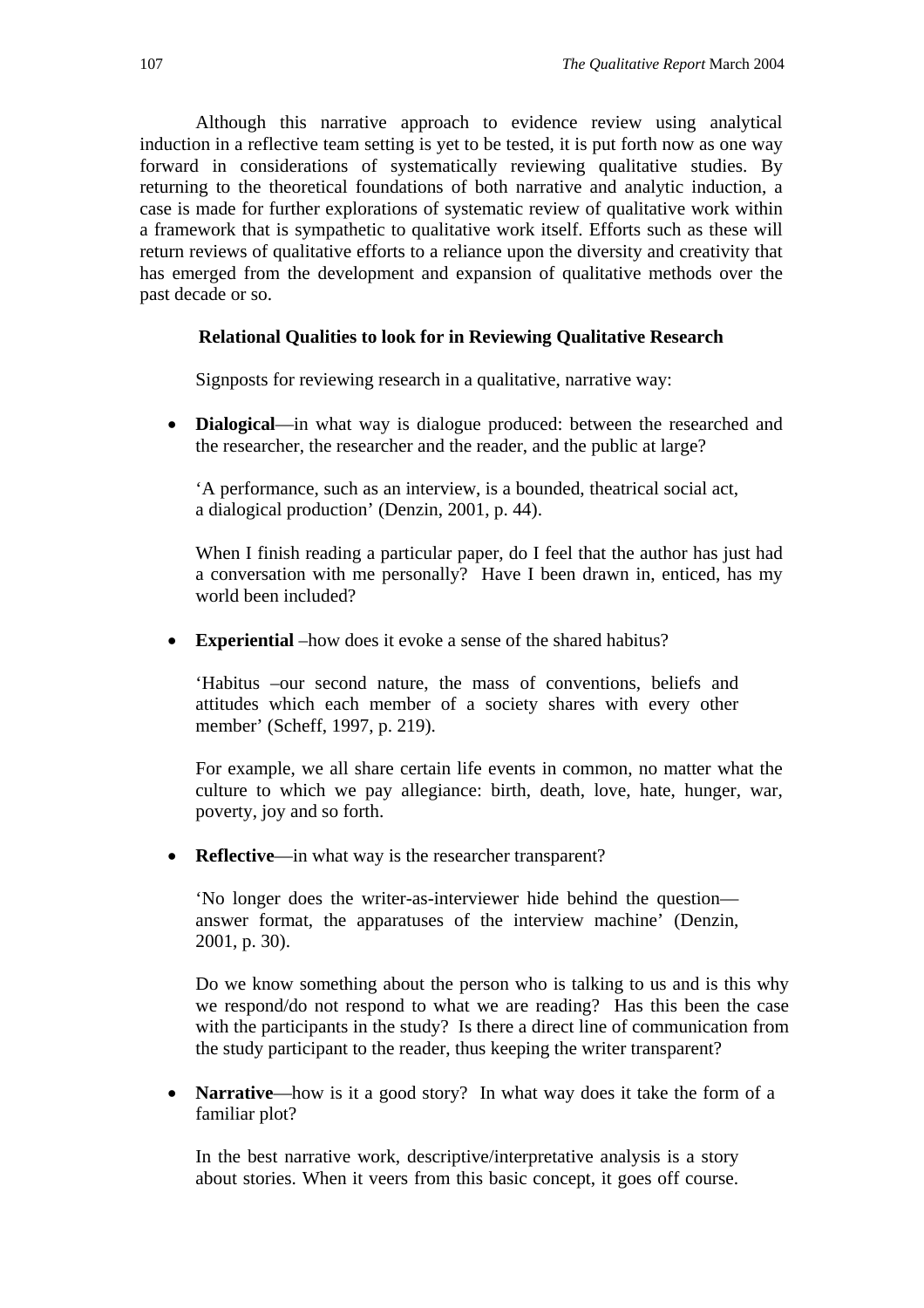When I, as a narrative researcher, look for stories to tell there is another overarching story to tell in how I came to be in this particular landscape in the first place. What is it about me and my peculiar interface with society, policy, trends and conventions that led me on the particular path I take? If I disclose this half of the circle then the second half makes sense. It is within the fullness of this circle that the hermeneutic process becomes complete. Only when I can find myself in an 'other' can I began to understand what is unique and individual about an 'other' and ultimately what is distinctive about myself.' (Jones, 2000, p. 2)

#### **Conclusions**

 The paper puts forth the argument that the systematic review of qualitative research is best served by reliance upon qualitative methods themselves. Although perhaps misunderstood in more quantitative camps, the narrative review of literature and narrative as a concept and method in itself are natural allies in doing qualitative research. Rather than dismiss the narrative review, a case is made for strengthening it, both by using recent developments in qualitative systematic review and developing a consensus-building tool by using reflective teams to interpret qualitative studies through a system of narrative review.

 The essence of qualitative work is described, including it natural concerns with issues such as meaning, truth, purpose and the significance of things. The poignancy and natural ability for issues of ethnicity and diversity to be investigated through a qualitative approach is elaborated. Its inclusionary nature (akin to Participatory Action Research) and ability to give service-users a voice, both through the research process itself and in reports and documents, is reported. The storied nature of health and health information is noted. A case is made for the polyvocal nature of qualitative research and its dialogical, performative qualities. Recent developments in systematic review are discussed, including the Delphi and Signal and Noise techniques. A case is made for the inclusion of grey literature in the review process and its importance as sources of the views of the disadvantaged and disenfranchised. Scoping studies are observed as particularly valuable in reaching consensus and involving service-users and/or their representatives. The earlier development of meta-ethnography as a systematic review process is explained. Recent developments building upon meta-ethnography, including work at the EPPI Centre at the University of London and the work of Campbell, Britten and others, are noted.

 A method is proposed that builds on these methodological developments in systematic review by adopting a narrative inductive method to order the landscape of qualitative research reviews, using reflective teams to analyse and interpret aggregate data. Narrative is argued as a particular knowledge-generating method, particularly useful to the interpretation of language-based research. The reflective nature of the hermeneutical is proposed as providing keys to concepts of validity and grounding the method philosophically.

 Analytic induction is explained as the predecessor and bedrock of the now more frequently invoked grounded theory. Its history, based in the analysis of human documents, is noted. Inductive reasoning is clarified and the utility of reflective teams as a natural expression of the method is described. Finally, relational qualities that distinguish qualitative research from more quantitative investigation are delineated.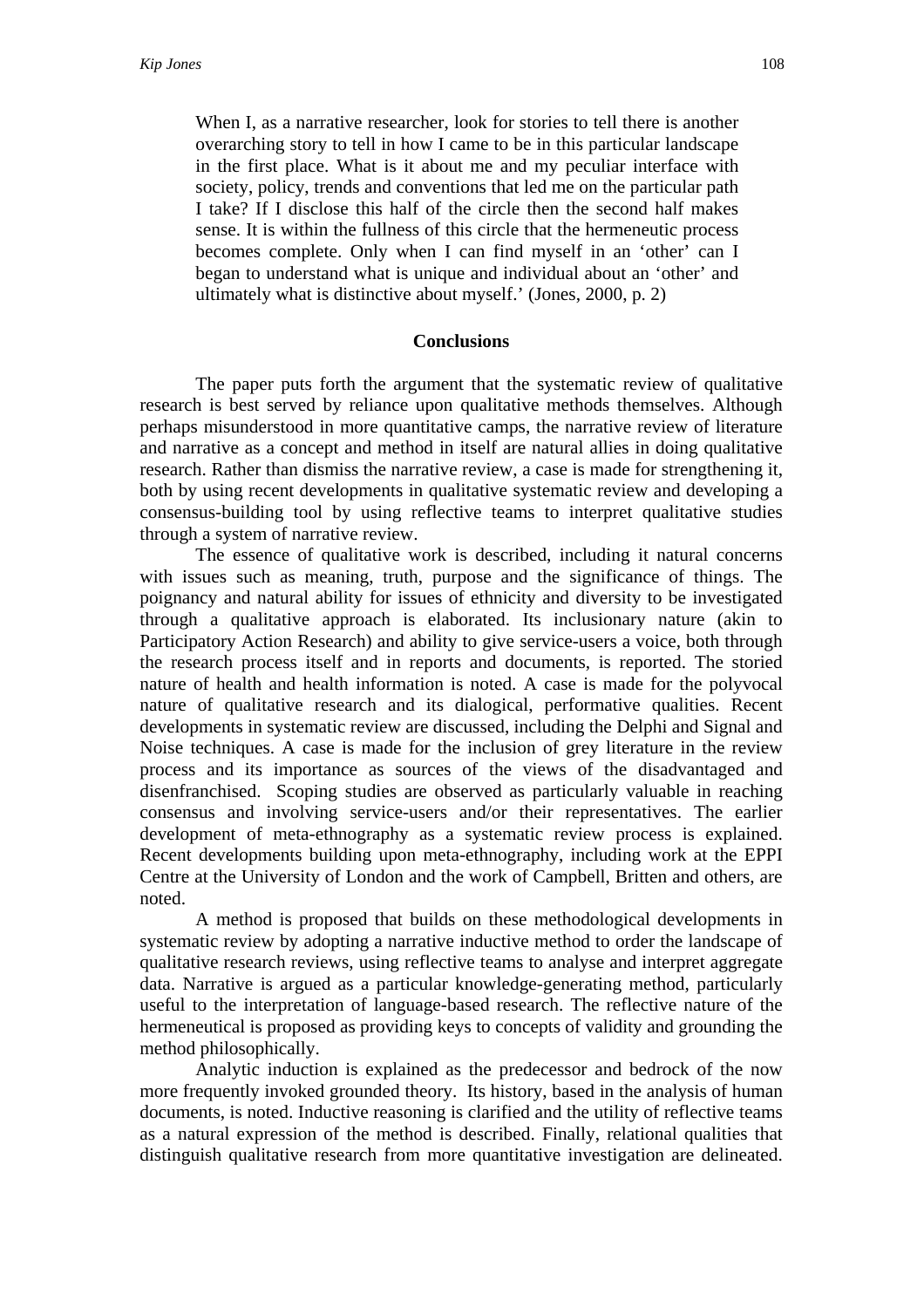A list of starting points for reflecting on qualitative studies and their usefulness is offered.

The proposed method builds upon developments in systematic review of qualitative documents which are inclusionary and bring service-users and their representatives into the mainstream of the health and social care research agenda. By the use of inductive analysis in reflective team settings to analyse qualitative research healthcare studies, a polyvocal approach to systematic review comes full circle.

### **References**

- Benner, P. (Ed.). (1994). *Interpretive Phenomenology: embodiment, caring, and ethics in health and illness.* Thousand Oaks, CA: Sage Publications.
- Booth, A., & Fry-Smith, A. (2003). Developing the research question. Extext on Health Technology Assessment (HTA) Information Resources (chap. 2). Retrieved from National Library of Medicine online at: http://www.nlm.nih.gov/nichsr/ehta/chapter2.html
- Britten, N., Campbell, R., Pope, C., Donovan, J., Morgan, M., & Pill, R. (2002). Using meta ethnography to synthesise qualitative research: A worked example. *Journal of Health Services Research and Policy, 74*, 209-215.
- Calasanti, T. M. (1996). Incorporating diversity: Meaning, levels of research, and implications for theory. *The Gerontologist, 36*(2), 147-156.
- Campbell, R., Pound, P., Pope, C., Britten, N., Pill, R., Morgan, M., & Donovan, J. (2003). Evaluating meta-ethnography: A synthesis of qualitative research on lay experiences of diabetes and diabetes care, *Social Science & Medicine, 56* (4), 671-684.
- Chamberlayne, P., & King, A. (1996). Biographical approaches in comparative work: The 'cultures of care' project. In L. Hantrais & S. Mangen (Eds.), *Crossnational research methods in the social sciences* (pp. 95-104). New York: Pinter.
- Chamberlayne, P., Bornat, J., & Wengraf, T. (Eds.). (2000). *The turn to biographical methods in social science: Comparative issues and examples*. New York: Routledge.
- Chesla, C. (1995). Hermeneutic phenomenology: An approach to understanding families. *Journal of Family Nursing, 1*(1), 68-78.
- Denzin, N. K. (2001). The reflexive interview and a performative social science. *Qualitative Research, 1*(1), 23-46.
- Dixon-Woods, M., Fitzpatrick, R., & Roberts, K. (2001). Including qualitative research in systematic reviews: Opportunities and problems. *Journal of Evaluative Clinical Practice, 7*(2), 125-133.
- Freeman, M. (1984). History, narrative, and life-span developmental knowledge. *Human Development, 27*, 1-19
- Freeman, A., Strong, M. F., Barker, L. T., & Haight-Liotta, S. (1996). Priorities for future research: Results of BPA's delphi survey of disabled women. Retrieved January 1, 2004, from http://www.ncddr.org/rr/women/priorities.html
- Gergen, K. J. (1997). Social theory in context: Relational humanism. Retrieved January 1, 2004, from http://www.swarthmore.edu/SocSci/kgergen1/web/printerfriendly.phtml?id=manu9
- Gergen, K. J. (2000). The poetic dimension: Therapeutic potentials, draft for K. Deissler and S. McNamee (Eds.), *Phil und Sophie auf der Couch, Die soziale*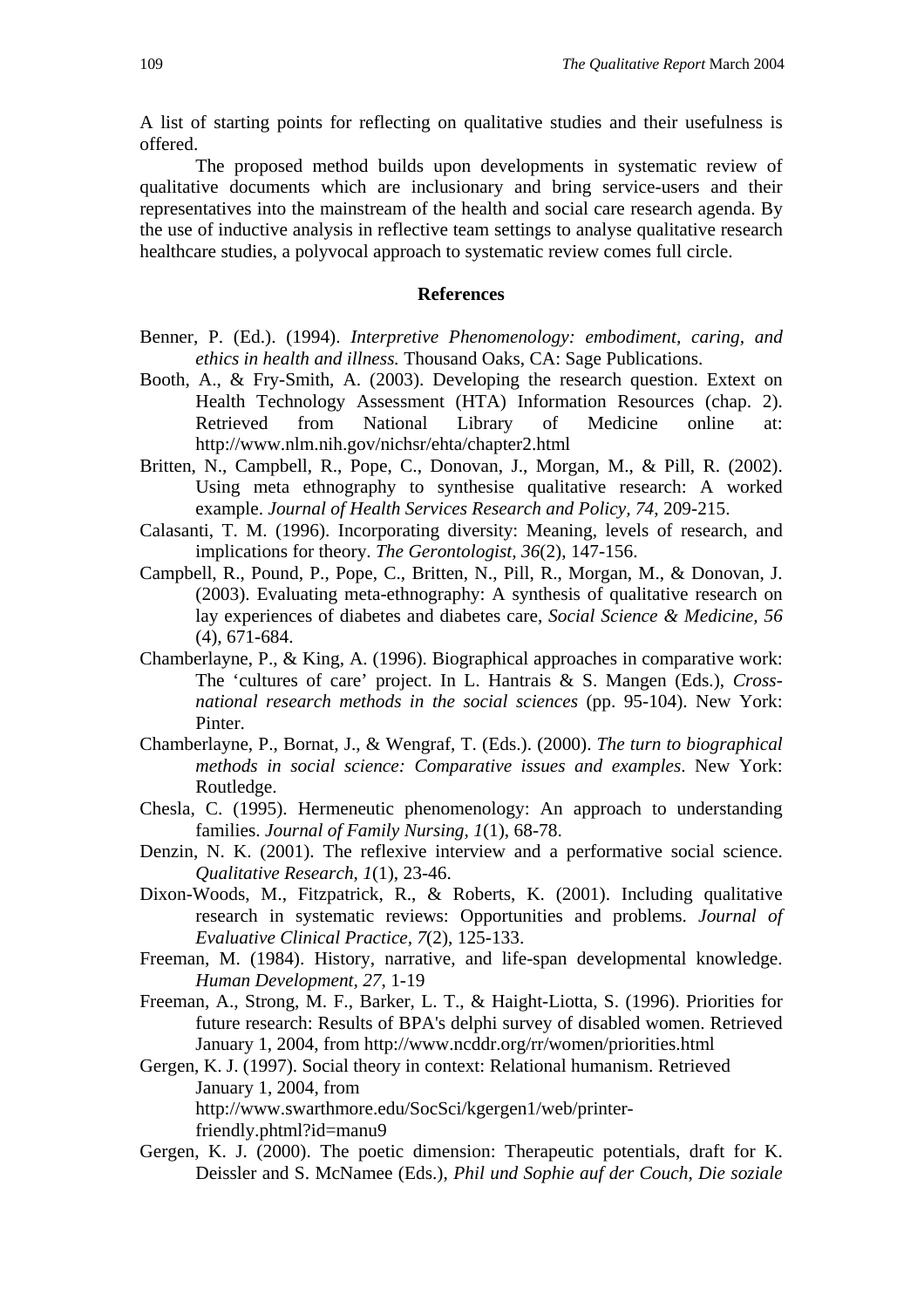*Poesie Therapeutischer Gesprache,*. Carl-Auer, Heidelberg. Retrieved June 2, 2004, from Swarthmore College, Department of Psychology Web site: http://www.swarthmore.edu/SocSci/kgergen1/web/printerfriendly.phtml?id=manu19

- Glaser, B. G., & Strauss, A. L. (1967). *The Discovery of Grounded Theory.* New York: Aldine.
- Gough, D., & Elbourne, D. (2002). Systematic research synthesis to inform policy, practice and democratic debate. *Social Policy and Society, 1*(3), 225-236.
- Greenhalgh, T. (1999). Narrative based medicine: Narrative based medicine in an evidence based world. *British Medical Journal, 318*(7179), 323-325.
- Hammersley, M. (2003, February). *Systematic or unsystematic? Is that the Question?: Some reflections on the science, art, and politics of reviewing research evidence.* Paper presented at seminar series, Department of Epidemiology and Public Health, University of Leicester, UK.
- Harré, R. (1997). He lived to tell the tale. *Journal of Narrative and Life History*, *7*(1- 4), 331-334.
- Hiatt, J. F. (1986). Spirituality, medicine, and healing. *Southern Medical Journal, 79*(6), 736-743.
- Higginson, I. J., Finlay, I., Goodwin, D. M., Cook, A., M., Hood, K., Edwards, A. G. K., et al. (2002). Do hospital-based palliative teams improve care for patients or families at the end of life? *Journal of Pain and Symptom Management, 23*(2), 96-106.
- Hollway, W., & Jefferson, T. (2000). *Doing qualitative research differently: Free association, narrative and the interview method.* London: Sage Publications.
- Johnson, M. R. D. (2003). Research governance and diversity: Quality standards for a multi-ethnic NHS. Nursing Times Research, 8(1), 27-35.
- Jones, K. (2000). Big science or the bride stripped bare by her bachelors, even. Qualitative Social Research, 1(3). Retrieved January 1, 2004, from http://www.qualitative-research.net/fqs-texte/3-00/3-00review-jones-e.htm
- Jones, K. (2002a, April). *Participatory mapping of community resources at a local level to reflect service-users' needs and involvement.* Paper presented at Caring with Diversity: Ethnicity, Nursing & Multi-agency Working, Mary Seacole Research Centre Annual Conference, De Montfort University, UK.
- Jones, K. (2002b, October). *Some initial reflections on systematic reviews of qualitative research in health, ageing and diversity.* Paper presented at ESRC Evidence Network Annual Meeting, Glasgow University, UK.
- Jones, K. (2002c). *Narratives of Identity and the Informal Care Role*. Unpublished doctoral dissertation, De Montfort University, UK.
- Jones, K. (2003). The turn to a narrative knowing of persons: One method explored. *Nursing Times Research, 8*(1), 60-71.
- LeCompte, M. D. (2002). The transformation of ethnographic practice: past and current challenges. *Qualitative Research, 2*(3), 283-299.
- Lincoln, Y. S. (1995). Emerging criteria for quality in qualitative and interpretive research. *Qualitative Inquiry, 1*(3), 275-289.
- Merriam-Webster Dictionary online. Available at: http://www.m-w.com/dictionary.htm
- Mishler, E. G. (1995). Models of narrative analysis: A typology. J*ournal of Narrative and Life History, 5*(2), 87-123.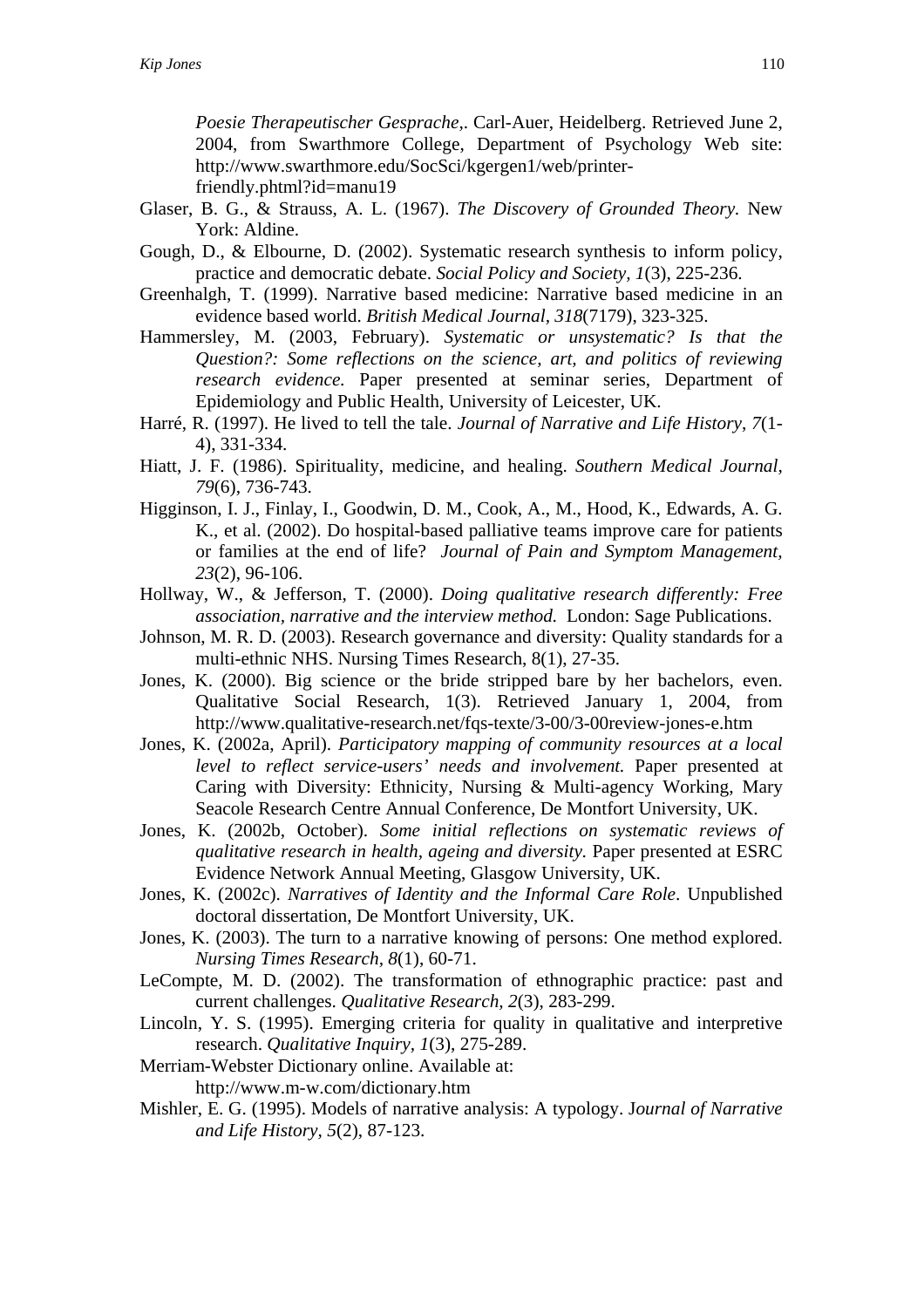Nicholson, P. (Ed.). (2000). *Eliciting users' views of the processes of health care: A scoping exercise.* The School of Health and Related Research (ScHARR) and Consumer Health Psychology at ScHARR (CHePAS). Retrieved January 1, 2004, from http://www.sdo.lshtm.ac.uk/pdf/elicitingusersviewssc opingexercise\_execsumm.pdf

- Noblit, G. W., & Hare, R. D. (1988). *Meta-ethnography: Synthesizing qualitative studies*. Newbury Park, CA: Sage.
- Oxford English Dictionary (OED) online. Available at: http://dictionary.oed.com/entrance.dtl
- Packwood, A. (2002). Evidence-based policy: Rhetoric and reality. *Social Policy & Society, 1*(3), 267-272.
- Plummer, K. (1983). *Documents of life: An introduction to the problems and literature of a humanistic method.* London: George Allen & Unwin.
- Popay, J., Rogers, A., & Williams, G. (1998). Rationale and standards for the systematic review of qualitative literature in health services research. *Qualitative Health Research, 8*(3), 341-351.
- Pope, C., & Mays, N. (Eds.). (2000). *Qualitative Research in Health Care.* Retrieved January 1, 2004, from http://www.bmjpg.com/qrhc/
- Raholm, M. B., Lindholm, L., & Eriksson, K. (2002). Grasping the essence of the spiritual dimension reflected through the horizon of suffering: An interpretative research synthesis. *Australian Journal of Holistic Nursing, 9*(1), 4-13.
- Ratcliff, D. E. (2001). Analytic induction as a qualitative research method of analysis. Retrieved January 1, 2004, from http://don.ratcliff.net/qual/analytic.html
- Robinson, W. S. (1951). The logical structure of analytic induction. *American Sociological Review, 16*, 12-18.
- Runyan, W. McK. (1982). *Life histories and psychobiography explorations in theory and method.* Oxford: Oxford University Press.
- Sandelowski, M. (1991). Telling stories: Narrative approaches in qualitative research. *IMAGE: Journal of Nursing Scholarship, 23*(3), 161-166.
- Scheff, T. J. (1997). *Emotions, the social bond, and human reality part/whole analysis*. Cambridge, MA: University Press.
- Scottish Executive Central Research Unit. (2001). *Scoping study for a national survey of Scotland's minority ethnic populations: Other issues arising from the consultation (appendix four)*. Retrieved January 1, 2004, from http://www.scotland.gov.uk/cru/kd01/red/minethnic-18.asp
- Thomas, W. I., & Znaniecki, F. (1958). *The Polish peasant in Europe and America.*  New York, Dover Publications.
- White, G., Chalip, L., & Marshall, S. (1998, August 26). Grounded theory and qualitative data analysis. Electronic discussion message posted to Health Research Methods Service (HRMAS) Newsletters (9, 10, 11). Accessed December, 2001 at: http://www.auckland.ac.nz/mch/hrmas/qual2d.htm
- Yin Robert, K. (1989). *Case study research: Design and methods.* Newbury Park, London: Sage Publications.
- Young, K., Ashby, D., Boaz, A., & Grayson, L. (2002). Social science and the evidence-based movement. *Social Policy & Society, 1*(3), 215-224.